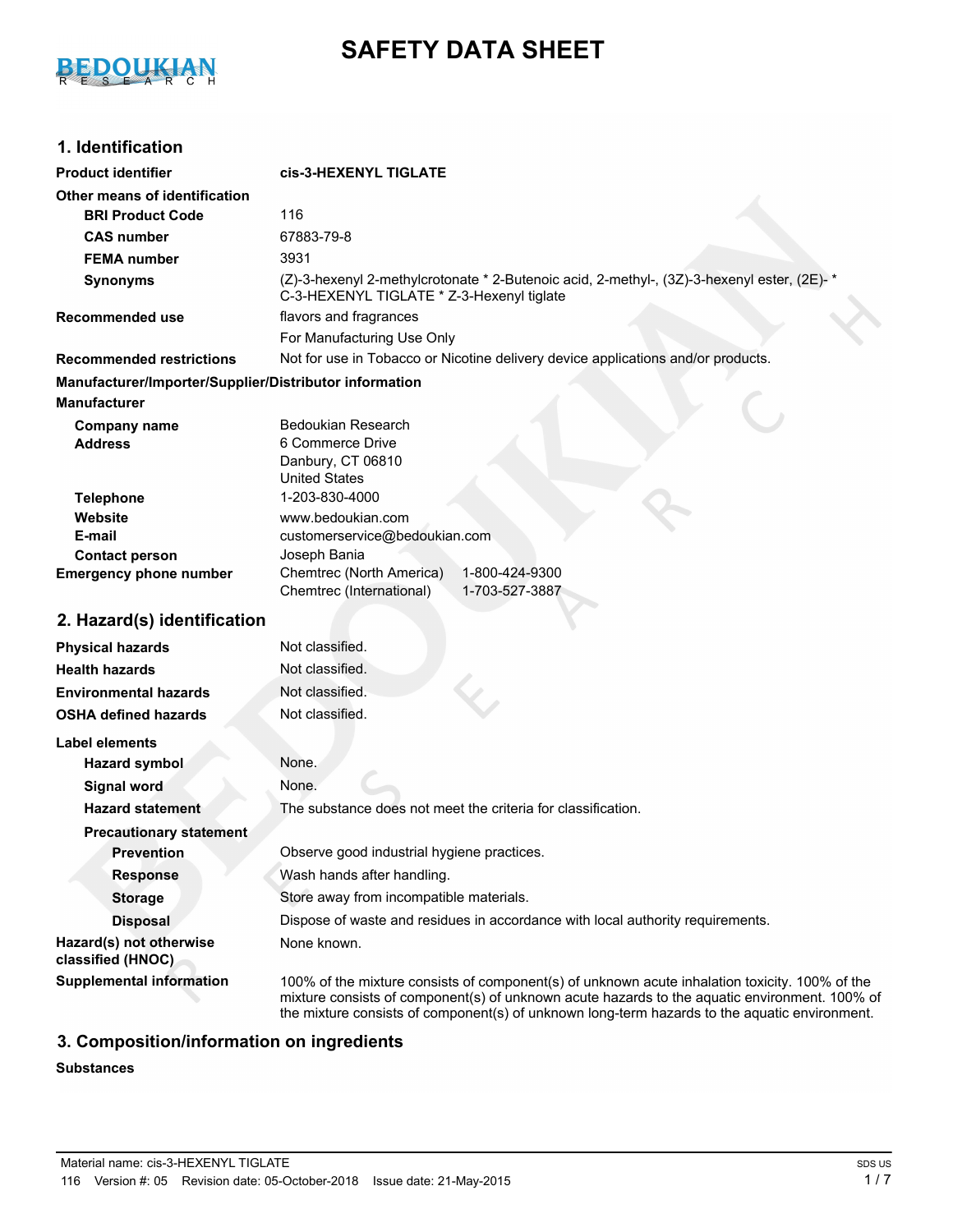| <b>Chemical name</b>                                                             | <b>Common name and synonyms</b>                                                                                                                                                                                                                   | <b>CAS number</b> | $\%$ |
|----------------------------------------------------------------------------------|---------------------------------------------------------------------------------------------------------------------------------------------------------------------------------------------------------------------------------------------------|-------------------|------|
| cis-3-HEXENYL TIGLATE                                                            | (Z)-3-hexenyl 2-methylcrotonate<br>2-Butenoic acid, 2-methyl-,<br>(3Z)-3-hexenyl ester, (2E)-<br>C-3-HEXENYL TIGLATE<br>Z-3-Hexenyl tiglate                                                                                                       | 67883-79-8        | 100  |
| <b>Stabilizers</b>                                                               |                                                                                                                                                                                                                                                   |                   |      |
| <b>Chemical name</b>                                                             | <b>Common name and synonyms</b>                                                                                                                                                                                                                   | <b>CAS number</b> | $\%$ |
| synthetic alpha tocopherol                                                       |                                                                                                                                                                                                                                                   | 10191-41-0        | 0.1  |
|                                                                                  | *Designates that a specific chemical identity and/or percentage of composition has been withheld as a trade secret.                                                                                                                               |                   |      |
| <b>Composition comments</b>                                                      | Occupational Exposure Limits for stabilizers are listed in Section 8.                                                                                                                                                                             |                   |      |
| 4. First-aid measures                                                            |                                                                                                                                                                                                                                                   |                   |      |
| <b>Inhalation</b>                                                                | Move to fresh air. Call a physician if symptoms develop or persist.                                                                                                                                                                               |                   |      |
| <b>Skin contact</b>                                                              | Wash off with soap and water. Get medical attention if irritation develops and persists.                                                                                                                                                          |                   |      |
| Eye contact                                                                      | Rinse with water. Get medical attention if irritation develops and persists.                                                                                                                                                                      |                   |      |
| Ingestion                                                                        | Rinse mouth. Get medical attention if symptoms occur.                                                                                                                                                                                             |                   |      |
| <b>Most important</b>                                                            | Direct contact with eyes may cause temporary irritation.                                                                                                                                                                                          |                   |      |
| symptoms/effects, acute and<br>delayed                                           |                                                                                                                                                                                                                                                   |                   |      |
| Indication of immediate<br>medical attention and special<br>treatment needed     | Treat symptomatically.                                                                                                                                                                                                                            |                   |      |
| <b>General information</b>                                                       | Ensure that medical personnel are aware of the material(s) involved, and take precautions to<br>protect themselves.                                                                                                                               |                   |      |
| 5. Fire-fighting measures                                                        |                                                                                                                                                                                                                                                   |                   |      |
| Suitable extinguishing media                                                     | Water fog. Foam. Dry chemical powder. Carbon dioxide (CO2).                                                                                                                                                                                       |                   |      |
| Unsuitable extinguishing<br>media                                                | Do not use water jet as an extinguisher, as this will spread the fire.                                                                                                                                                                            |                   |      |
| Specific hazards arising from<br>the chemical                                    | During fire, gases hazardous to health may be formed.                                                                                                                                                                                             |                   |      |
| Special protective equipment<br>and precautions for firefighters                 | Self-contained breathing apparatus and full protective clothing must be worn in case of fire.                                                                                                                                                     |                   |      |
| <b>Fire fighting</b><br>equipment/instructions                                   | Move containers from fire area if you can do so without risk.                                                                                                                                                                                     |                   |      |
| <b>Specific methods</b>                                                          | Use standard firefighting procedures and consider the hazards of other involved materials.                                                                                                                                                        |                   |      |
| <b>General fire hazards</b>                                                      | No unusual fire or explosion hazards noted.                                                                                                                                                                                                       |                   |      |
| 6. Accidental release measures                                                   |                                                                                                                                                                                                                                                   |                   |      |
| <b>Personal precautions,</b><br>protective equipment and<br>emergency procedures | Keep unnecessary personnel away. For personal protection, see section 8 of the SDS.                                                                                                                                                               |                   |      |
| <b>Methods and materials for</b><br>containment and cleaning up                  | Large Spills: Stop the flow of material, if this is without risk. Dike the spilled material, where this is<br>possible. Absorb in vermiculite, dry sand or earth and place into containers. Following product<br>recovery, flush area with water. |                   |      |
|                                                                                  | Small Spills: Wipe up with absorbent material (e.g. cloth, fleece). Clean surface thoroughly to<br>remove residual contamination.                                                                                                                 |                   |      |
|                                                                                  | Never return spills to original containers for re-use. For waste disposal, see section 13 of the SDS.                                                                                                                                             |                   |      |
| <b>Environmental precautions</b>                                                 | Avoid discharge into drains, water courses or onto the ground.                                                                                                                                                                                    |                   |      |
| 7. Handling and storage                                                          |                                                                                                                                                                                                                                                   |                   |      |
| <b>Precautions for safe handling</b>                                             | Observe good industrial hygiene practices.                                                                                                                                                                                                        |                   |      |
| Conditions for safe storage,<br>including any incompatibilities                  | Store in original tightly closed container. Store away from incompatible materials (see Section 10<br>of the SDS). Recommended Packaging: Glass, Plastic, Aluminum or Phenolic Lined Steel. Store                                                 |                   |      |

tightly sealed under inert gas in a cool, well-ventilated area.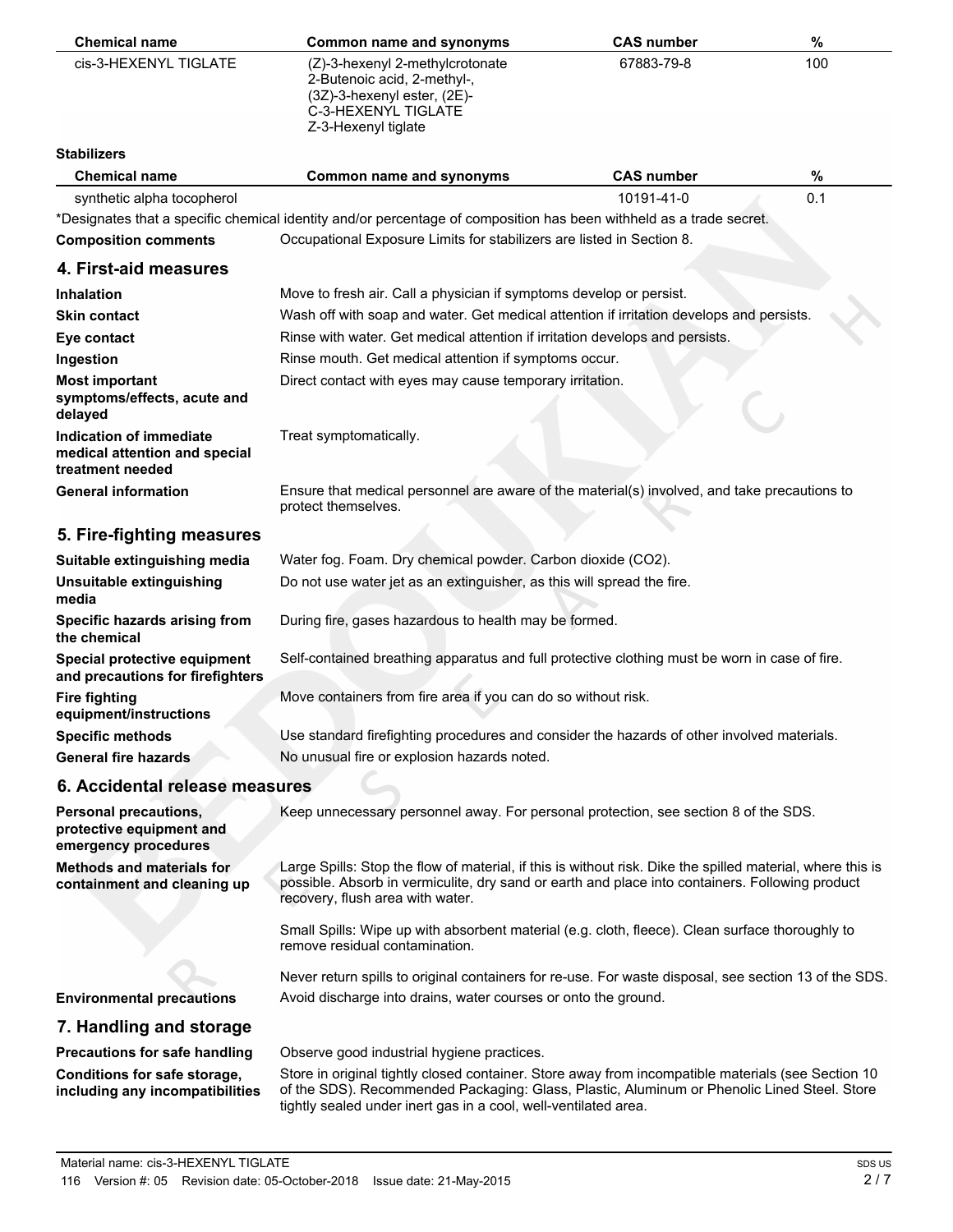# **8. Exposure controls/personal protection**

| <b>Occupational exposure limits</b>        | This substance has no PEL, TLV, or other recommended exposure limit.                                                                                                                                                                                                                                                                                                                                   |
|--------------------------------------------|--------------------------------------------------------------------------------------------------------------------------------------------------------------------------------------------------------------------------------------------------------------------------------------------------------------------------------------------------------------------------------------------------------|
| <b>Biological limit values</b>             | No biological exposure limits noted for the ingredient(s).                                                                                                                                                                                                                                                                                                                                             |
| <b>Appropriate engineering</b><br>controls | Good general ventilation (typically 10 air changes per hour) should be used. Ventilation rates<br>should be matched to conditions. If applicable, use process enclosures, local exhaust ventilation,<br>or other engineering controls to maintain airborne levels below recommended exposure limits. If<br>exposure limits have not been established, maintain airborne levels to an acceptable level. |
|                                            | Individual protection measures, such as personal protective equipment                                                                                                                                                                                                                                                                                                                                  |
| <b>Eye/face protection</b>                 | Wear safety glasses with side shields (or goggles).                                                                                                                                                                                                                                                                                                                                                    |
| <b>Skin protection</b>                     |                                                                                                                                                                                                                                                                                                                                                                                                        |
| <b>Hand protection</b>                     | Wear appropriate chemical resistant gloves. Select suitable chemical resistant protective gloves<br>(EN 374) with a protective index 6 (>480min permeation time).                                                                                                                                                                                                                                      |
| <b>Other</b>                               | Wear suitable protective clothing.                                                                                                                                                                                                                                                                                                                                                                     |
| <b>Respiratory protection</b>              | In case of insufficient ventilation, wear suitable respiratory equipment.                                                                                                                                                                                                                                                                                                                              |
| <b>Thermal hazards</b>                     | Wear appropriate thermal protective clothing, when necessary.                                                                                                                                                                                                                                                                                                                                          |
| <b>General hygiene</b><br>considerations   | Always observe good personal hygiene measures, such as washing after handling the material<br>and before eating, drinking, and/or smoking. Routinely wash work clothing and protective<br>equipment to remove contaminants.                                                                                                                                                                            |
| 9. Physical and chemical properties        |                                                                                                                                                                                                                                                                                                                                                                                                        |

# **9. Physical and chemical properties**

| <b>Appearance</b>                                 |                                                                                                                                          |
|---------------------------------------------------|------------------------------------------------------------------------------------------------------------------------------------------|
| <b>Physical state</b>                             | Liquid.                                                                                                                                  |
| Color                                             | Colorless                                                                                                                                |
| Odor                                              | fresh, green, floral, fruity odor.                                                                                                       |
| <b>Odor threshold</b>                             | Not available.                                                                                                                           |
| рH                                                | Not available.                                                                                                                           |
| Melting point/freezing point                      | Not available.                                                                                                                           |
| Initial boiling point and boiling<br>range        | 456.75 °F (235.97 °C) US EPA. 2014. Estimation Programs Interface Suite™ for Microsoft®<br>Windows, v 4.11. US EPA, Washington, DC, USA. |
| <b>Flash point</b>                                | 210 °F (99 °C) Closed Cup                                                                                                                |
| <b>Evaporation rate</b>                           | Not available.                                                                                                                           |
| Flammability (solid, gas)                         | Not applicable.                                                                                                                          |
| Upper/lower flammability or explosive limits      |                                                                                                                                          |
| <b>Flammability limit - lower</b><br>(%)          | Not available.                                                                                                                           |
| <b>Flammability limit - upper</b><br>(%)          | Not available.                                                                                                                           |
| Explosive limit - lower (%)                       | Not available.                                                                                                                           |
| Explosive limit - upper (%)                       | Not available.                                                                                                                           |
| <b>Vapor pressure</b>                             | 0.04 mmHg at 20°C; US EPA. 2014. Estimation Programs Interface Suite™ for Microsoft®<br>Windows, v 4.11. US EPA, Washington, DC, USA.    |
| <b>Vapor density</b>                              | 6.3 Relative to air; air = $1$                                                                                                           |
| <b>Relative density</b>                           | Not available.                                                                                                                           |
| Solubility(ies)                                   |                                                                                                                                          |
| Solubility (water)                                | Not available.                                                                                                                           |
| <b>Partition coefficient</b><br>(n-octanol/water) | 3.93 US EPA. 2014. Estimation Programs Interface Suite™ for Microsoft® Windows, v 4.11. US<br>EPA, Washington, DC, USA.                  |
| <b>Auto-ignition temperature</b>                  | Not available.                                                                                                                           |
| <b>Decomposition temperature</b>                  | Not available.                                                                                                                           |
| <b>Viscosity</b>                                  | Not available.                                                                                                                           |
| <b>Other information</b>                          |                                                                                                                                          |
| <b>Density</b>                                    | $0.910 - 0.918$ g/cm3                                                                                                                    |
| <b>Explosive properties</b>                       | Not explosive.                                                                                                                           |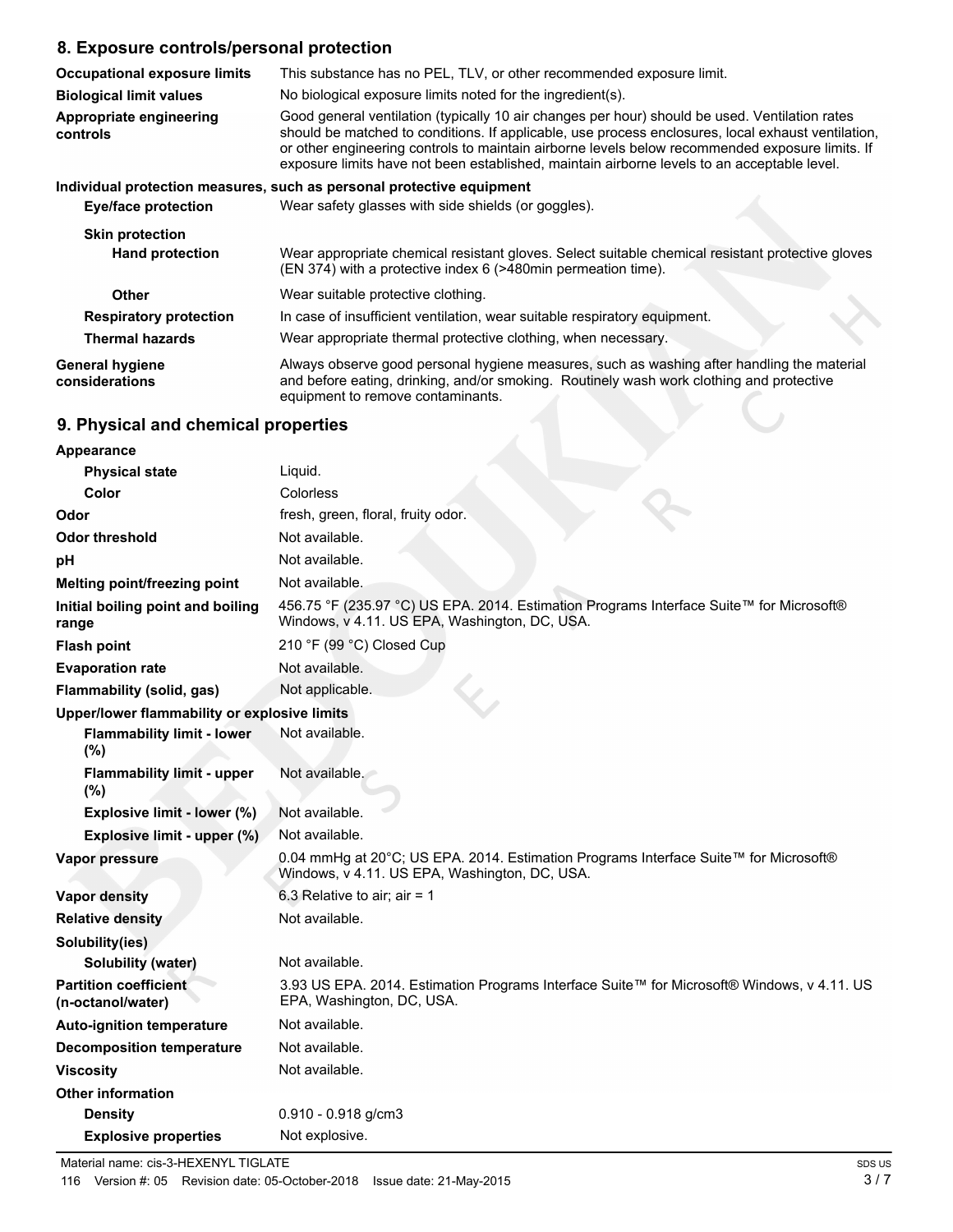| <b>Flammability class</b>   | Combustible IIIB estimated |
|-----------------------------|----------------------------|
| <b>Molecular formula</b>    | C11H18O2                   |
| <b>Molecular weight</b>     | 182.27                     |
| <b>Oxidizing properties</b> | Not oxidizing.             |
| <b>Specific gravity</b>     | $0.91 - 0.918$ at 25°C     |

### **10. Stability and reactivity**

| <b>Reactivity</b>                            | The product is stable and non-reactive under normal conditions of use, storage and transport. |  |  |
|----------------------------------------------|-----------------------------------------------------------------------------------------------|--|--|
| <b>Chemical stability</b>                    | Material is stable under normal conditions.                                                   |  |  |
| <b>Possibility of hazardous</b><br>reactions | No dangerous reaction known under conditions of normal use.                                   |  |  |
| <b>Conditions to avoid</b>                   | Avoid temperatures exceeding the flash point. Contact with incompatible materials.            |  |  |
| Incompatible materials                       | Strong oxidizing agents.                                                                      |  |  |
| <b>Hazardous decomposition</b><br>products   | No hazardous decomposition products are known.                                                |  |  |

### **11. Toxicological information**

#### **Information on likely routes of exposure**

| <b>Inhalation</b>                                                                  | No adverse effects due to inhalation are expected.       |  |  |
|------------------------------------------------------------------------------------|----------------------------------------------------------|--|--|
| <b>Skin contact</b>                                                                | No adverse effects due to skin contact are expected.     |  |  |
| Eye contact                                                                        | Direct contact with eyes may cause temporary irritation. |  |  |
| Ingestion                                                                          | Expected to be a low ingestion hazard.                   |  |  |
| Symptoms related to the<br>physical, chemical and<br>toxicological characteristics | Direct contact with eyes may cause temporary irritation. |  |  |
|                                                                                    |                                                          |  |  |

#### **Information on toxicological effects**

| <b>Acute toxicity</b>                  | Not known.     |                     |
|----------------------------------------|----------------|---------------------|
| <b>Product</b>                         | <b>Species</b> | <b>Test Results</b> |
| cis-3-HEXENYL TIGLATE (CAS 67883-79-8) |                |                     |
| <b>Acute</b>                           |                |                     |
| <b>Dermal</b>                          |                |                     |
| Liquid                                 |                |                     |
| LD50                                   | Rabbit         | > 5000 mg/kg        |
| Oral                                   |                |                     |
| Liquid                                 |                |                     |
| LD50                                   | Rat            | > 5000 mg/kg        |
|                                        |                |                     |

\* Estimates for product may be based on additional component data not shown.

**Skin corrosion/irritation** Prolonged skin contact may cause temporary irritation.

# **Irritation Corrosion - Skin**

12 % Patch test, Vehicle Petrolatum. Result: No irritation observed. Species: Human Organ: Skin Notes: RIFM 5000 mg/kg LD50, Irritation evaluated on day 1 of an LD50 study, 10 animals evaluated. Moderate erythema in 10; moderate edema in 10. Result: Irritation noted. Species: Rabbit Organ: Skin Notes: RIFM

# **irritation**

**Serious eye damage/eye** Direct contact with eyes may cause temporary irritation.

**Respiratory or skin sensitization**

**Respiratory sensitization** Not a respiratory sensitizer.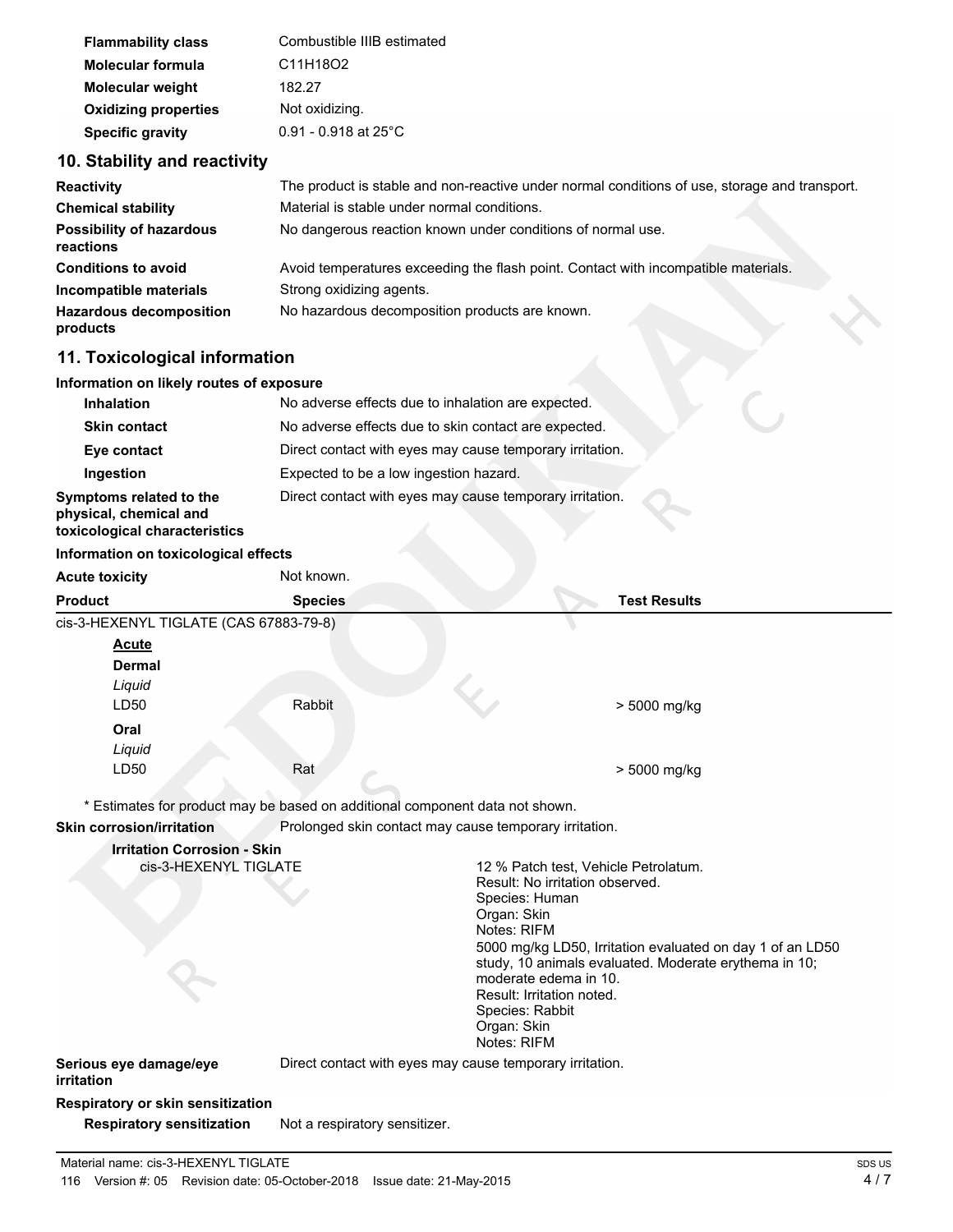| <b>Skin sensitization</b>                             | This product is not expected to cause skin sensitization.      |                                                                                                                                                                                                                                                      |
|-------------------------------------------------------|----------------------------------------------------------------|------------------------------------------------------------------------------------------------------------------------------------------------------------------------------------------------------------------------------------------------------|
| <b>Skin sensitization</b>                             |                                                                |                                                                                                                                                                                                                                                      |
| cis-3-HEXENYL TIGLATE                                 |                                                                | 12 % Patch test, Vehicle Petrolatum.<br>Result: Not sensitizing.                                                                                                                                                                                     |
|                                                       |                                                                | Species: Human                                                                                                                                                                                                                                       |
|                                                       |                                                                | Organ: Skin<br>Notes: RIFM                                                                                                                                                                                                                           |
| Germ cell mutagenicity                                | mutagenic or genotoxic.                                        | No data available to indicate product or any components present at greater than 0.1% are                                                                                                                                                             |
| Germ cell mutagenicity: Ames test                     |                                                                |                                                                                                                                                                                                                                                      |
| cis-3-HEXENYL TIGLATE                                 |                                                                | < 5000 µg/plate Plate incorporation, Strains TA 1535, TA<br>1537, TA 98, and TA 100 with and without metabolic<br>activation. Result for similar material Hexyl tiglate.<br>Result: Not mutagenic.<br>Species: Salmonella typhimurium<br>Notes: RIFM |
| Carcinogenicity                                       | Not classifiable as to carcinogenicity to humans.              |                                                                                                                                                                                                                                                      |
|                                                       | IARC Monographs. Overall Evaluation of Carcinogenicity         |                                                                                                                                                                                                                                                      |
| Not listed.                                           |                                                                |                                                                                                                                                                                                                                                      |
|                                                       | OSHA Specifically Regulated Substances (29 CFR 1910.1001-1050) |                                                                                                                                                                                                                                                      |
| Not regulated.<br>Not listed.                         | US. National Toxicology Program (NTP) Report on Carcinogens    |                                                                                                                                                                                                                                                      |
| <b>Reproductive toxicity</b>                          |                                                                | This product is not expected to cause reproductive or developmental effects.                                                                                                                                                                         |
| Specific target organ toxicity -                      | Not classified.                                                |                                                                                                                                                                                                                                                      |
| single exposure                                       |                                                                |                                                                                                                                                                                                                                                      |
| Specific target organ toxicity -<br>repeated exposure | Not classified.                                                |                                                                                                                                                                                                                                                      |
| <b>Aspiration hazard</b>                              | Not an aspiration hazard.                                      |                                                                                                                                                                                                                                                      |
| 12. Ecological information                            |                                                                |                                                                                                                                                                                                                                                      |
| <b>Ecotoxicity</b>                                    |                                                                | The product is not classified as environmentally hazardous. However, this does not exclude the<br>possibility that large or frequent spills can have a harmful or damaging effect on the environment.                                                |
| Persistence and degradability                         | The product is readily biodegradable.                          |                                                                                                                                                                                                                                                      |
| <b>Biodegradability</b>                               |                                                                |                                                                                                                                                                                                                                                      |
| cis-3-HEXENYL TIGLATE                                 | Percent degradation (Aerobic biodegradation-ready)             | 30 mg/l OECD 301F                                                                                                                                                                                                                                    |
|                                                       |                                                                | Result: Readily biodegradable.                                                                                                                                                                                                                       |
|                                                       |                                                                | Species: Activated sludge of a predominantly domestic                                                                                                                                                                                                |
| <b>Bioaccumulative potential</b>                      |                                                                | sewage                                                                                                                                                                                                                                               |
| Partition coefficient n-octanol / water (log Kow)     |                                                                |                                                                                                                                                                                                                                                      |
| cis-3-HEXENYL TIGLATE                                 |                                                                | 3.93, US EPA. 2014. Estimation Programs Interface Suite™<br>for Microsoft® Windows, v 4.11. US EPA, Washington, DC,<br>USA.                                                                                                                          |
| <b>Mobility in soil</b>                               | No data available.                                             |                                                                                                                                                                                                                                                      |
| Other adverse effects                                 |                                                                | No other adverse environmental effects (e.g. ozone depletion, photochemical ozone creation<br>potential, endocrine disruption, global warming potential) are expected from this component.                                                           |
| 13. Disposal considerations                           |                                                                |                                                                                                                                                                                                                                                      |
| <b>Disposal instructions</b>                          |                                                                | Collect and reclaim or dispose in sealed containers at licensed waste disposal site.                                                                                                                                                                 |
| <b>Local disposal regulations</b>                     | Dispose in accordance with all applicable regulations.         |                                                                                                                                                                                                                                                      |
| <b>Hazardous waste code</b>                           | disposal company.                                              | The waste code should be assigned in discussion between the user, the producer and the waste                                                                                                                                                         |
| Waste from residues / unused<br>products              | Disposal instructions).                                        | Dispose of in accordance with local regulations. Empty containers or liners may retain some<br>product residues. This material and its container must be disposed of in a safe manner (see:                                                          |
| <b>Contaminated packaging</b>                         | disposal.                                                      | Since emptied containers may retain product residue, follow label warnings even after container is<br>emptied. Empty containers should be taken to an approved waste handling site for recycling or                                                  |
| Material name: cis-3-HEXENYL TIGLATE                  |                                                                | SDS US                                                                                                                                                                                                                                               |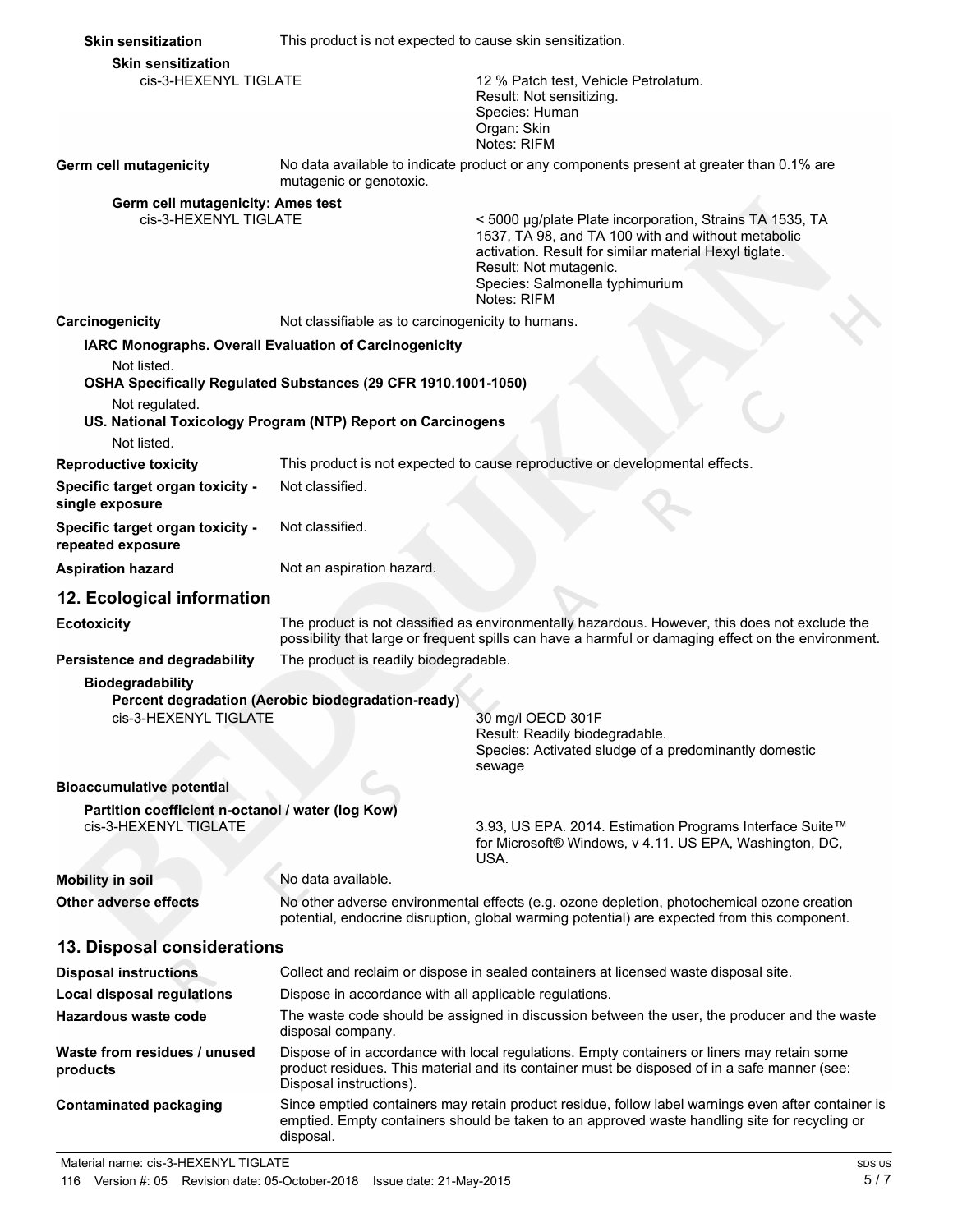## **14. Transport information**

#### **DOT**

Not regulated as dangerous goods.

#### **IATA**

Not regulated as dangerous goods.

#### **IMDG**

Not regulated as dangerous goods.

**Transport in bulk according to** Not established. **Annex II of MARPOL 73/78 and the IBC Code**

### **15. Regulatory information**

#### **US federal regulations**

This product is not known to be a "Hazardous Chemical" as defined by the OSHA Hazard Communication Standard, 29 CFR 1910.1200.

#### **TSCA Section 12(b) Export Notification (40 CFR 707, Subpt. D)**

Not regulated.

**CERCLA Hazardous Substance List (40 CFR 302.4)**

Not listed.

**SARA 304 Emergency release notification**

Not regulated.

# **OSHA Specifically Regulated Substances (29 CFR 1910.1001-1050)**

Not regulated.

**Hazard categories**

#### **Superfund Amendments and Reauthorization Act of 1986 (SARA)**

Immediate Hazard - No Delayed Hazard - No Fire Hazard - No Pressure Hazard - No Reactivity Hazard - No

#### **SARA 302 Extremely hazardous substance**

Not listed.

#### **SARA 311/312 Hazardous** No **chemical**

**SARA 313 (TRI reporting)** Not regulated.

#### **Other federal regulations**

#### **Clean Air Act (CAA) Section 112 Hazardous Air Pollutants (HAPs) List**

Not regulated.

#### **Clean Air Act (CAA) Section 112(r) Accidental Release Prevention (40 CFR 68.130)**

Not regulated.

**Safe Drinking Water Act** Not regulated.

#### **(SDWA) US state regulations**

California Safe Drinking Water and Toxic Enforcement Act of 1986 (Proposition 65): This material is not known to contain any chemicals currently listed as carcinogens or reproductive toxins.

#### **International Inventories**

| Country(s) or region | Inventory name                                                            | On inventory (yes/no)* |
|----------------------|---------------------------------------------------------------------------|------------------------|
| Australia            | Australian Inventory of Chemical Substances (AICS)                        | Yes.                   |
| Canada               | Domestic Substances List (DSL)                                            | Yes                    |
| Canada               | Non-Domestic Substances List (NDSL)                                       | No.                    |
| China                | Inventory of Existing Chemical Substances in China (IECSC)                | Yes.                   |
| Europe               | European Inventory of Existing Commercial Chemical<br>Substances (EINECS) | Yes                    |
| Europe               | European List of Notified Chemical Substances (ELINCS)                    | No.                    |
| Japan                | Inventory of Existing and New Chemical Substances (ENCS)                  | Yes.                   |
| Korea                | Existing Chemicals List (ECL)                                             | No.                    |
| New Zealand          | New Zealand Inventory                                                     | Yes                    |